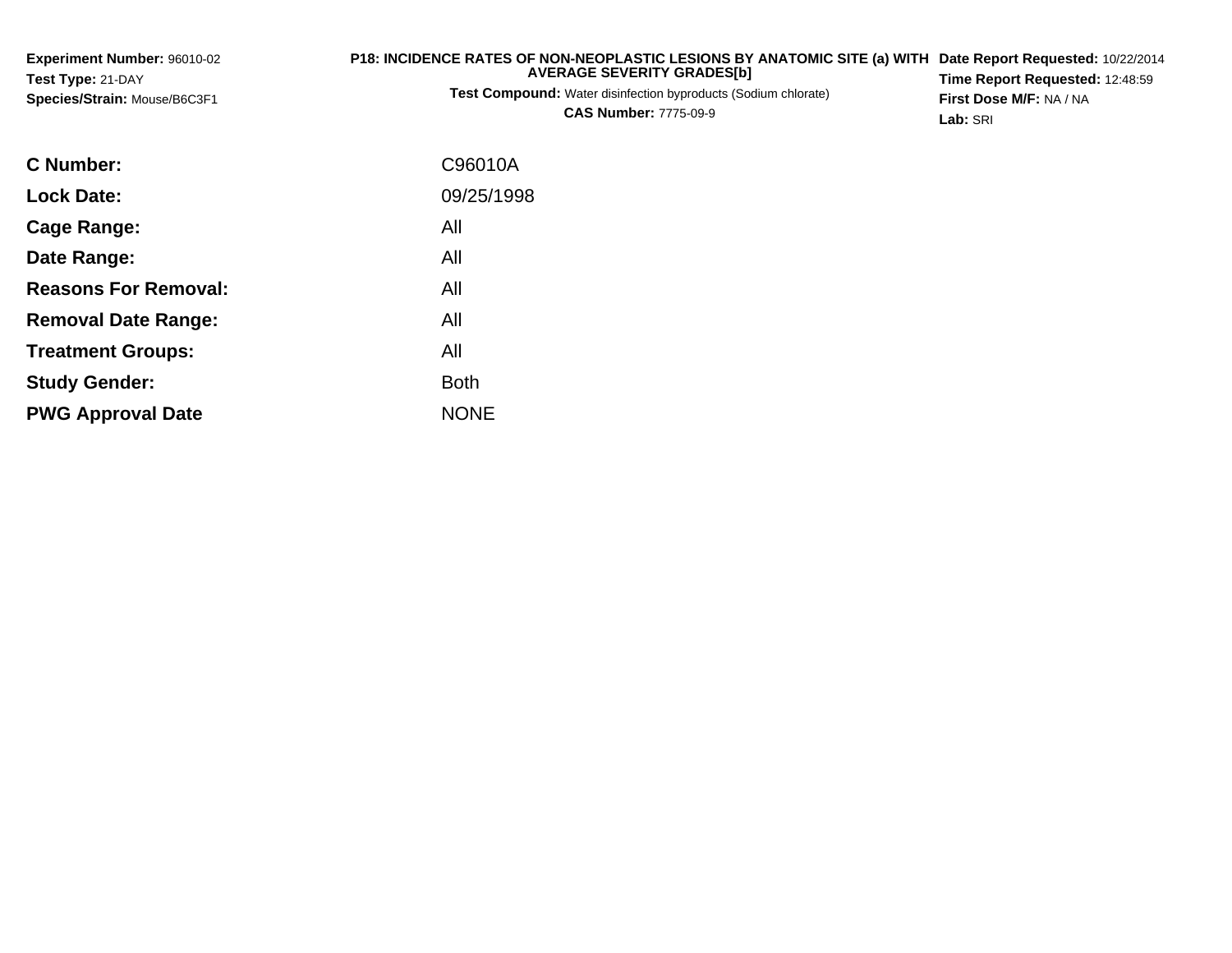#### **P18: INCIDENCE RATES OF NON-NEOPLASTIC LESIONS BY ANATOMIC SITE (a) WITH AVERAGE SEVERITY GRADES[b] Date Report Requested:** 10/22/2014

**Test Compound:** Water disinfection byproducts (Sodium chlorate)

**CAS Number:** 7775-09-9

**Time Report Requested:** 12:48:59**First Dose M/F:** NA / NA**Lab:** SRI

| <b>B6C3F1 Mouse MALE</b>                | 0 MG/L | <b>125 MG/L</b> | <b>250 MG/L</b> | <b>500 MG/L</b> | 1000MG/L | 2000MG/L |
|-----------------------------------------|--------|-----------------|-----------------|-----------------|----------|----------|
| <b>Disposition Summary</b>              |        |                 |                 |                 |          |          |
| <b>Animals Initially In Study</b>       | $10$   | 10              | 10              | 10              | 10       | 10       |
| <b>Early Deaths</b>                     |        |                 |                 |                 |          |          |
| <b>Survivors</b>                        |        |                 |                 |                 |          |          |
| <b>Terminal Sacrifice</b>               | 10     | 10              | 10              | 10              | 10       | 10       |
| <b>Animals Examined Microscopically</b> | 10     |                 |                 |                 |          | 10       |
| <b>ALIMENTARY SYSTEM</b>                |        |                 |                 |                 |          |          |
| Esophagus                               | (10)   | (0)             | (0)             | (0)             | (0)      | (10)     |
| Gallbladder                             | (9)    | (0)             | (0)             | (0)             | (0)      | (8)      |
| Intestine Large, Cecum                  | (10)   | (0)             | (0)             | (0)             | (0)      | (10)     |
| Intestine Large, Colon                  | (10)   | (0)             | (0)             | (0)             | (0)      | (10)     |
| Intestine Large, Rectum                 | (10)   | (0)             | (0)             | (0)             | (0)      | (10)     |
| Intestine Small, Duodenum               | (10)   | (0)             | (0)             | (0)             | (0)      | (10)     |
| Intestine Small, Ileum                  | (10)   | (0)             | (0)             | (0)             | (0)      | (10)     |
| Intestine Small, Jejunum                | (10)   | (0)             | (0)             | (0)             | (0)      | (10)     |
| Liver                                   | (10)   | (0)             | (0)             | (0)             | (0)      | (10)     |
| Pancreas                                | (10)   | (0)             | (0)             | (0)             | (0)      | (10)     |
| Salivary Glands                         | (10)   | (0)             | (0)             | (0)             | (0)      | (10)     |
| Stomach, Forestomach                    | (10)   | (0)             | (0)             | (0)             | (0)      | (10)     |
| Stomach, Glandular                      | (10)   | (0)             | (0)             | (0)             | (0)      | (10)     |
| CARDIOVASCULAR SYSTEM                   |        |                 |                 |                 |          |          |
| <b>Blood Vessel</b>                     | (10)   | (0)             | (0)             | (0)             | (0)      | (10)     |
| Heart                                   | (10)   | (0)             | (0)             | (0)             | (0)      | (10)     |
| <b>ENDOCRINE SYSTEM</b>                 |        |                 |                 |                 |          |          |
| <b>Adrenal Cortex</b>                   | (10)   | (0)             | (0)             | (0)             | (0)      | (10)     |
| Adrenal Medulla                         | (10)   | (0)             | (0)             | (0)             | (0)      | (10)     |
| Islets, Pancreatic                      | (0)    | (0)             | (0)             | (0)             | (0)      | (1)      |

a - Number of animals examined microscopically at site and number of animals with lesion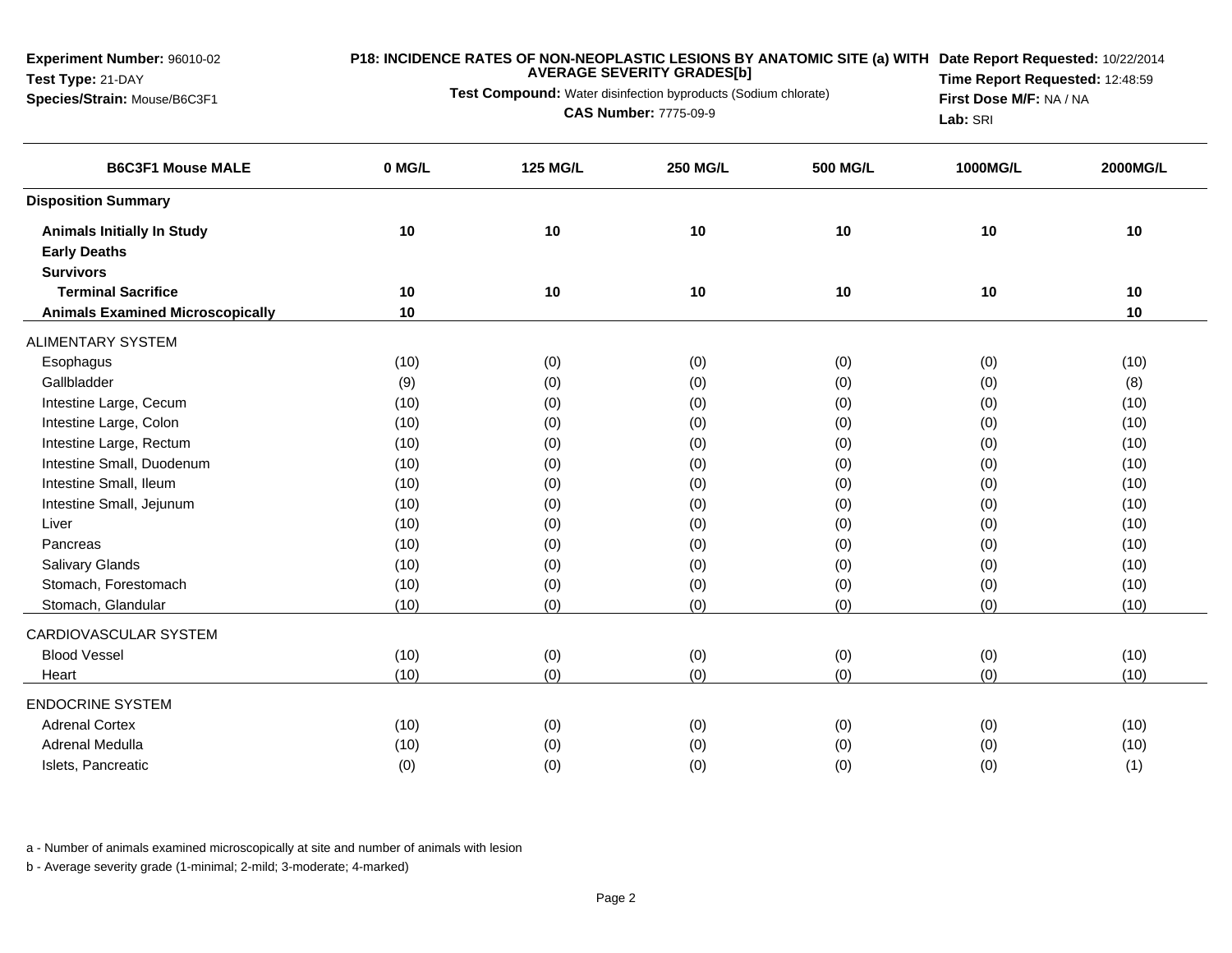| Experiment Number: 96010-02<br>Test Type: 21-DAY<br>Species/Strain: Mouse/B6C3F1 | Test Compound: Water disinfection byproducts (Sodium chlorate) | P18: INCIDENCE RATES OF NON-NEOPLASTIC LESIONS BY ANATOMIC SITE (a) WITH Date Report Requested: 10/22/2014<br>Time Report Requested: 12:48:59<br>First Dose M/F: NA / NA<br>Lab: SRI |                 |                 |          |          |
|----------------------------------------------------------------------------------|----------------------------------------------------------------|--------------------------------------------------------------------------------------------------------------------------------------------------------------------------------------|-----------------|-----------------|----------|----------|
| <b>B6C3F1 Mouse MALE</b>                                                         | 0 MG/L                                                         | <b>125 MG/L</b>                                                                                                                                                                      | <b>250 MG/L</b> | <b>500 MG/L</b> | 1000MG/L | 2000MG/L |
| Parathyroid Gland                                                                | (8)                                                            | (0)                                                                                                                                                                                  | (0)             | (0)             | (0)      | (8)      |
| <b>Pituitary Gland</b>                                                           | (8)                                                            | (0)                                                                                                                                                                                  | (0)             | (0)             | (0)      | (10)     |
| <b>Thyroid Gland</b>                                                             | (10)                                                           | (0)                                                                                                                                                                                  | (0)             | (0)             | (0)      | (10)     |
| <b>GENERAL BODY SYSTEM</b><br>None                                               |                                                                |                                                                                                                                                                                      |                 |                 |          |          |
| <b>GENITAL SYSTEM</b>                                                            |                                                                |                                                                                                                                                                                      |                 |                 |          |          |
| Epididymis                                                                       | (10)                                                           | (0)                                                                                                                                                                                  | (0)             | (0)             | (0)      | (10)     |
| <b>Preputial Gland</b>                                                           | (10)                                                           | (0)                                                                                                                                                                                  | (0)             | (0)             | (0)      | (10)     |
| Prostate                                                                         | (10)                                                           | (0)                                                                                                                                                                                  | (0)             | (0)             | (0)      | (10)     |
| Seminal Vesicle                                                                  | (10)                                                           | (0)                                                                                                                                                                                  | (0)             | (0)             | (0)      | (10)     |
| <b>Testes</b>                                                                    | (10)                                                           | (0)                                                                                                                                                                                  | (0)             | (0)             | (0)      | (10)     |
| Hypoplasia                                                                       | 1[3.0]                                                         |                                                                                                                                                                                      |                 |                 |          |          |
| <b>HEMATOPOIETIC SYSTEM</b>                                                      |                                                                |                                                                                                                                                                                      |                 |                 |          |          |
| <b>Bone Marrow</b>                                                               | (10)                                                           | (0)                                                                                                                                                                                  | (0)             | (0)             | (0)      | (10)     |
| Lymph Node, Mandibular                                                           | (10)                                                           | (0)                                                                                                                                                                                  | (0)             | (0)             | (0)      | (9)      |
| Hemorrhage                                                                       | 1[1.0]                                                         |                                                                                                                                                                                      |                 |                 |          | 2[1.0]   |
| Lymph Node, Mesenteric                                                           | (10)                                                           | (0)                                                                                                                                                                                  | (0)             | (0)             | (0)      | (8)      |
| Spleen                                                                           | (10)                                                           | (0)                                                                                                                                                                                  | (0)             | (0)             | (0)      | (10)     |
| Thymus                                                                           | (10)                                                           | (0)                                                                                                                                                                                  | (0)             | (0)             | (0)      | (10)     |
| <b>INTEGUMENTARY SYSTEM</b>                                                      |                                                                |                                                                                                                                                                                      |                 |                 |          |          |
| Skin                                                                             | (10)                                                           | (0)                                                                                                                                                                                  | (0)             | (0)             | (0)      | (10)     |
| MUSCULOSKELETAL SYSTEM                                                           |                                                                |                                                                                                                                                                                      |                 |                 |          |          |
| Bone                                                                             | (10)                                                           | (0)                                                                                                                                                                                  | (0)             | (0)             | (0)      | (10)     |
| NERVOUS SYSTEM                                                                   |                                                                |                                                                                                                                                                                      |                 |                 |          |          |
| <b>Brain</b>                                                                     | (10)                                                           | (0)                                                                                                                                                                                  | (0)             | (0)             | (0)      | (10)     |

RESPIRATORY SYSTEM

a - Number of animals examined microscopically at site and number of animals with lesion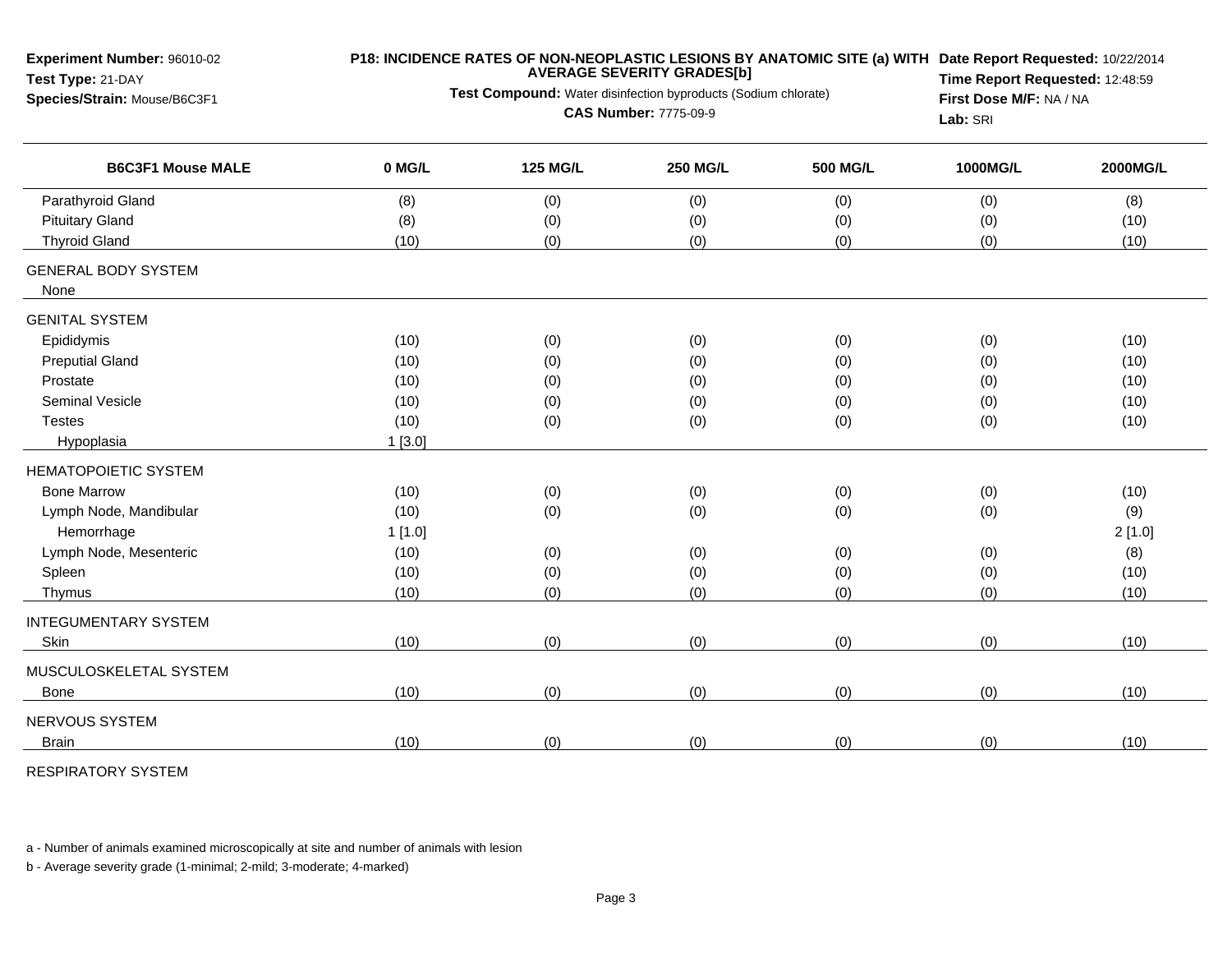**Experiment Number:** 96010-02**Test Type:** 21-DAY **Species/Strain:** Mouse/B6C3F1**P18: INCIDENCE RATES OF NON-NEOPLASTIC LESIONS BY ANATOMIC SITE (a) WITHDate Report Requested:** 10/22/2014**AVERAGE SEVERITY GRADES[b]Test Compound:** Water disinfection byproducts (Sodium chlorate)**CAS Number:** 7775-09-9**Time Report Requested:** 12:48:59**First Dose M/F:** NA / NA**Lab:** SRI**B6C3F1 Mouse MALE 0 MG/L 125 MG/L 250 MG/L 500 MG/L 1000MG/L 2000MG/L** Lung (10) (0) (0) (0) (0) (10) Hemorrhage, Focal 1 [1.0] $1 \, [2.0]$ Nosee (10) (0) (0) (0) (0) (0) (0) (0) (0) (10) Tracheaa (10) (0) (0) (0) (0) (0) (0) (10) SPECIAL SENSES SYSTEMNoneURINARY SYSTEMKidneyy (10) (0) (0) (0) (0) (0) (0) (0) (0) (10) Pelvis, Inflammation, Chronic, Focal1 [2.0]

\*\*\*END OF MALE DATA\*\*\*

(10) (0) (0) (0) (0) (10)

a - Number of animals examined microscopically at site and number of animals with lesion

b - Average severity grade (1-minimal; 2-mild; 3-moderate; 4-marked)

Urinary Bladder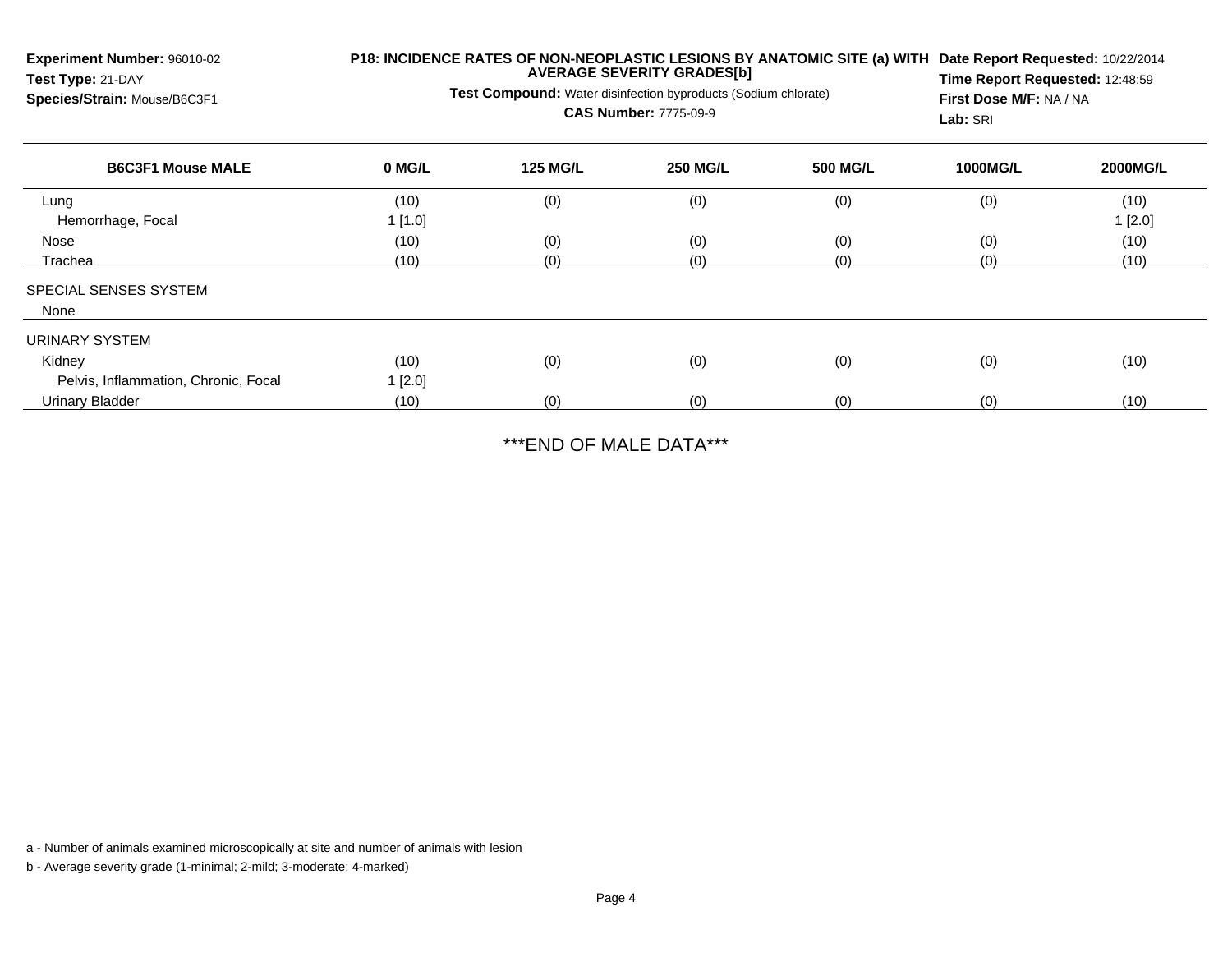### **P18: INCIDENCE RATES OF NON-NEOPLASTIC LESIONS BY ANATOMIC SITE (a) WITH AVERAGE SEVERITY GRADES[b] Date Report Requested:** 10/22/2014

**Test Compound:** Water disinfection byproducts (Sodium chlorate)

**CAS Number:** 7775-09-9

**Time Report Requested:** 12:48:59**First Dose M/F:** NA / NA**Lab:** SRI

| <b>B6C3F1 Mouse FEMALE</b>              | 0 MG/L | <b>125 MG/L</b> | <b>250 MG/L</b> | <b>500 MG/L</b> | 1000MG/L | 2000MG/L |
|-----------------------------------------|--------|-----------------|-----------------|-----------------|----------|----------|
| <b>Disposition Summary</b>              |        |                 |                 |                 |          |          |
| <b>Animals Initially In Study</b>       | 10     | 10              | 10              | 10              | 10       | 10       |
| <b>Early Deaths</b>                     |        |                 |                 |                 |          |          |
| <b>Survivors</b>                        |        |                 |                 |                 |          |          |
| <b>Terminal Sacrifice</b>               | 10     | 10              | 10              | 10              | 10       | 10       |
| <b>Animals Examined Microscopically</b> | 10     |                 |                 |                 |          | 10       |
| <b>ALIMENTARY SYSTEM</b>                |        |                 |                 |                 |          |          |
| Esophagus                               | (8)    | (0)             | (0)             | (0)             | (0)      | (8)      |
| Gallbladder                             | (9)    | (0)             | (0)             | (0)             | (0)      | (9)      |
| Intestine Large, Cecum                  | (10)   | (0)             | (0)             | (0)             | (0)      | (10)     |
| Intestine Large, Colon                  | (10)   | (0)             | (0)             | (0)             | (0)      | (10)     |
| Intestine Large, Rectum                 | (10)   | (0)             | (0)             | (0)             | (0)      | (10)     |
| Intestine Small, Duodenum               | (10)   | (0)             | (0)             | (0)             | (0)      | (10)     |
| Intestine Small, Ileum                  | (10)   | (0)             | (0)             | (0)             | (0)      | (10)     |
| Intestine Small, Jejunum                | (10)   | (0)             | (0)             | (0)             | (0)      | (10)     |
| Liver                                   | (10)   | (0)             | (0)             | (0)             | (0)      | (10)     |
| Hematopoietic Cell Proliferation, Focal | 1[1.0] |                 |                 |                 |          |          |
| Pancreas                                | (10)   | (0)             | (0)             | (0)             | (0)      | (10)     |
| <b>Salivary Glands</b>                  | (10)   | (0)             | (0)             | (0)             | (0)      | (10)     |
| Stomach, Forestomach                    | (10)   | (0)             | (0)             | (0)             | (0)      | (10)     |
| Cyst                                    | 1[1.0] |                 |                 |                 |          |          |
| Stomach, Glandular                      | (10)   | (0)             | (0)             | (0)             | (0)      | (10)     |
| CARDIOVASCULAR SYSTEM                   |        |                 |                 |                 |          |          |
| <b>Blood Vessel</b>                     | (10)   | (0)             | (0)             | (0)             | (0)      | (9)      |
| Heart                                   | (10)   | (0)             | (0)             | (0)             | (0)      | (10)     |
| Inflammation, Chronic, Focal            | 1[1.0] |                 |                 |                 |          |          |

ENDOCRINE SYSTEM

a - Number of animals examined microscopically at site and number of animals with lesion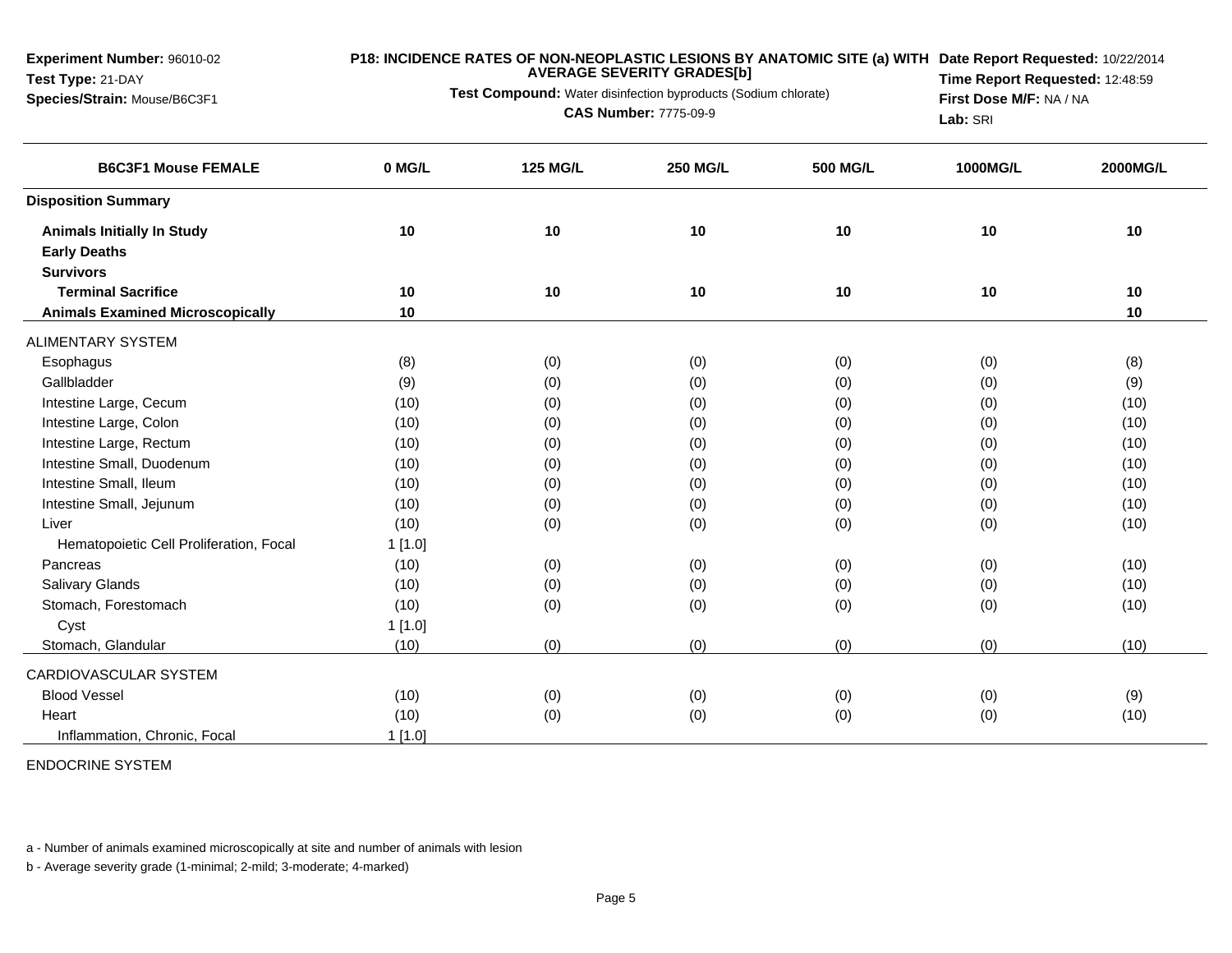### **P18: INCIDENCE RATES OF NON-NEOPLASTIC LESIONS BY ANATOMIC SITE (a) WITH AVERAGE SEVERITY GRADES[b] Date Report Requested:** 10/22/2014

**Test Compound:** Water disinfection byproducts (Sodium chlorate)

**CAS Number:** 7775-09-9

**Time Report Requested:** 12:48:59**First Dose M/F:** NA / NA**Lab:** SRI

| <b>B6C3F1 Mouse FEMALE</b>               | 0 MG/L | <b>125 MG/L</b> | <b>250 MG/L</b> | <b>500 MG/L</b> | 1000MG/L | 2000MG/L |
|------------------------------------------|--------|-----------------|-----------------|-----------------|----------|----------|
| <b>Adrenal Cortex</b>                    | (10)   | (0)             | (0)             | (0)             | (0)      | (10)     |
| Accessory Adrenal Cortical Nodule, Focal | 1[2.0] |                 |                 |                 |          |          |
| Adrenal Medulla                          | (10)   | (0)             | (0)             | (0)             | (0)      | (10)     |
| Parathyroid Gland                        | (10)   | (0)             | (0)             | (0)             | (0)      | (10)     |
| <b>Pituitary Gland</b>                   | (10)   | (0)             | (0)             | (0)             | (0)      | (10)     |
| <b>Thyroid Gland</b>                     | (10)   | (0)             | (0)             | (0)             | (0)      | (10)     |
| <b>GENERAL BODY SYSTEM</b>               |        |                 |                 |                 |          |          |
| None                                     |        |                 |                 |                 |          |          |
| <b>GENITAL SYSTEM</b>                    |        |                 |                 |                 |          |          |
| <b>Clitoral Gland</b>                    | (10)   | (0)             | (0)             | (0)             | (0)      | (10)     |
| Ovary                                    | (10)   | (0)             | (0)             | (0)             | (0)      | (10)     |
| Uterus                                   | (10)   | (0)             | (0)             | (0)             | (0)      | (10)     |
| <b>HEMATOPOIETIC SYSTEM</b>              |        |                 |                 |                 |          |          |
| <b>Bone Marrow</b>                       | (10)   | (0)             | (0)             | (0)             | (0)      | (10)     |
| Lymph Node, Mandibular                   | (10)   | (0)             | (0)             | (0)             | (0)      | (10)     |
| Hemorrhage                               |        |                 |                 |                 |          | 1[1.0]   |
| Lymph Node, Mesenteric                   | (10)   | (0)             | (0)             | (0)             | (0)      | (10)     |
| Spleen                                   | (10)   | (0)             | (0)             | (0)             | (0)      | (10)     |
| Thymus                                   | (10)   | (0)             | (0)             | (0)             | (0)      | (10)     |
| Hemorrhage, Focal                        |        |                 |                 |                 |          | 2[1.0]   |
| <b>INTEGUMENTARY SYSTEM</b>              |        |                 |                 |                 |          |          |
| Mammary Gland                            | (10)   | (0)             | (0)             | (0)             | (0)      | (10)     |
| Skin                                     | (10)   | (0)             | (0)             | (0)             | (0)      | (10)     |
| MUSCULOSKELETAL SYSTEM                   |        |                 |                 |                 |          |          |
| <b>Bone</b>                              | (10)   | (0)             | (0)             | (0)             | (0)      | (10)     |
| NERVOUS SYSTEM                           |        |                 |                 |                 |          |          |
| <b>Brain</b>                             | (10)   | (0)             | (0)             | (0)             | (0)      | (10)     |

a - Number of animals examined microscopically at site and number of animals with lesion